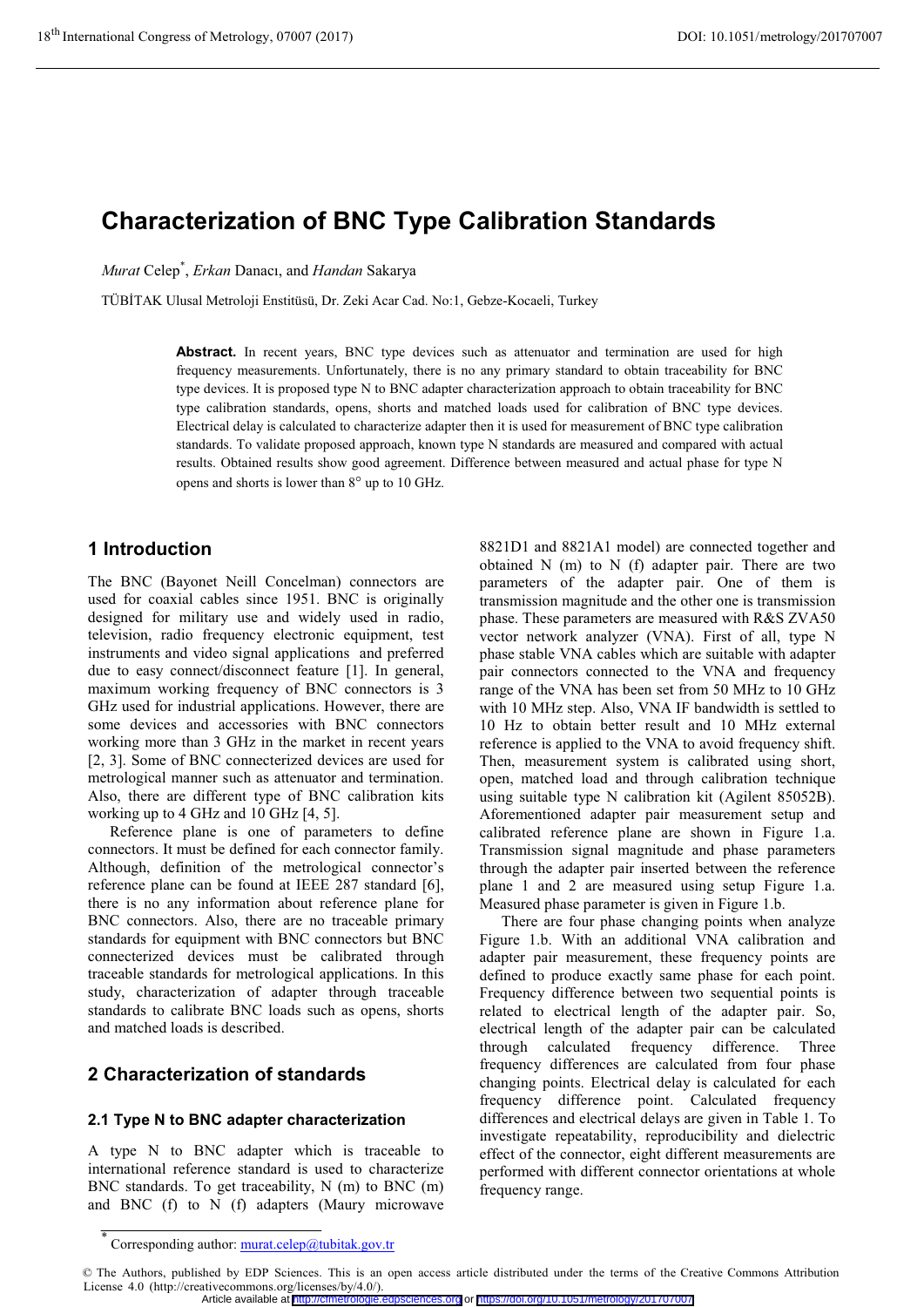

Fig. 1.a. Measurement setup of N  $(m)$  to BNC  $(m)$  and BNC  $(f)$ to N (f) adapter pair.



Fig. 1.b. Measured phase of N (m) to BNC (m) and BNC (f) to N (f) adapter pair up to 10 GHz.

Average and uncertainty which includes connector repeatability, reproducibility, dielectric effect, frequency drift and resolution are calculated from all delays as 417.36 ps and  $\pm 0.11$  ps respectively for adapter pair given Figure 2. Then mechanical length of each adapter is measured from reference plane to reference plane. Reference plane for BNC side of the adapter is chosen similar to type N connector. Ratio of mechanical measurements of the adapters is determined to minimize effect coming from difference between mechanical and electrical length. Finally, electrical delay for each adapter is calculated from adapter pair's delay and mechanical measurement's ratio. Same measurement method is also applied to  $N(m)$  to BNC (f) and BNC (m) to N (f) adapters (Maury microwave 8821C1 and 8821B1 model) to calculate delay. Calculated delay and uncertainty for each adapter and manufacturer specifications are given in Table 2. Attenuation of the adapter pairs are also measured with the VNA. It is assumed that each adapter part of adapter pair has same attenuation. So, the measured attenuation (dB) is divided to two to find attenuation for each adapter.

Table 1. Calculated frequency differences and electrical delays for one orientation at whole frequency range for Maury microwave 8821A1 and 8821D1 model adapter pair.

| Frequency<br>difference<br>(GHz) | Delay<br>(ps) |
|----------------------------------|---------------|
| 2.396065107                      | 417.35        |
| 2.395901090                      | 417.38        |
| 2.396854185                      | 417.21        |



Fig. 2. Measured N to BNC adapter pair.

Table 2. Calculated delays and manufacturer specifications for Maury microwave N to BNC adapters.

| Model  | Delay                            | Manufacturer<br>specification |
|--------|----------------------------------|-------------------------------|
| 8821A1 | 194.34 ps<br>$\pm$ 0.62 ps (k=2) | $195$ ps                      |
| 8821B1 | 194.25 ps<br>$\pm$ 0.87 ps (k=2) | 193 <sub>ps</sub>             |
| 8821C1 | 222.94 ps<br>$\pm$ 0.87 ps (k=2) | $226$ ps                      |
| 8821D1 | 223.02 ps<br>$\pm$ 0.62 ps (k=2) | $223$ ps                      |

#### 2.2 BNC standards characterization

Maury microwave 8550G model calibration kit which is specified up to 10 GHz including opens, shorts and matched loads with BNC-male and -female connectors is used as BNC standards. The type N to BNC adapters with calculated electrical delay and attenuation are used to characterize BNC standards. Measurement setup and model to measure opens, shorts and matched loads are given in Figure 3. The type N to BNC adapter is connected to the VNA reference plane to measure reflection coefficient of open, short and matched load connected to BNC port of the adapter.



Fig. 3.b. model for BNC calibration standards.

Mathematical model of measurement setup given in Figure 3.b is known very well and its equation is given as.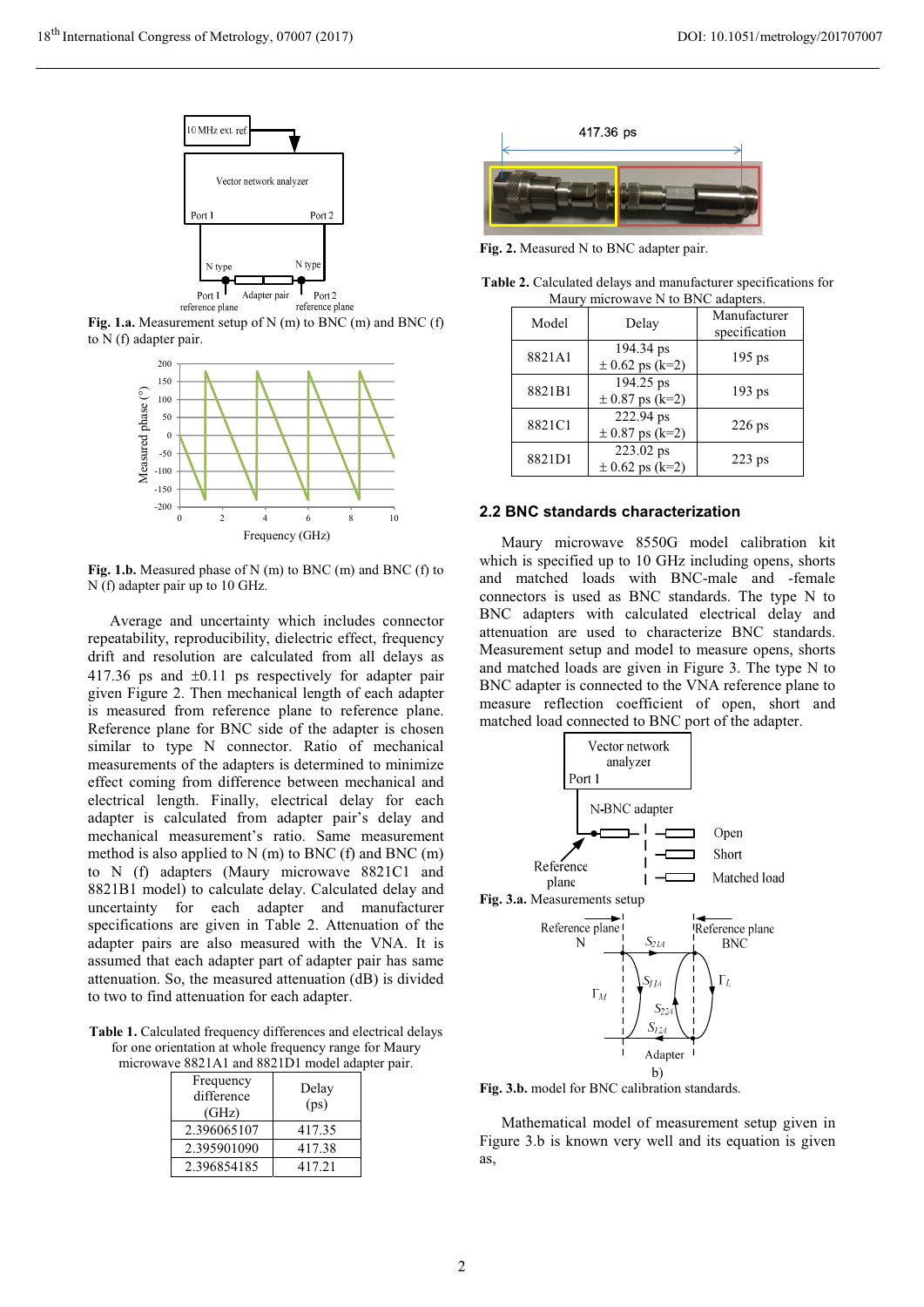$$
\Gamma_M = S_{11A} + \frac{S_{12A} \cdot S_{21A} \cdot \Gamma_L}{1 - S_{22A} \cdot \Gamma_L} \,. \tag{1}
$$

Where,  $\Gamma_M$  is measured equivalent reflection coefficient of the adapter and load (open, short or matched load) combination.  $S_{IIA}$ ,  $S_{I2A}$ ,  $S_{2IA}$  and  $S_{22A}$  are S-parameters of the adapter and  $\Gamma_L$  is reflection coefficient of the measured load.

Reference plane in Figure 3.a is defined through type N calibration standards. If adapter's S-parameters are known, reflection coefficient of load can be calculated. Transmission coefficients ( $S_{12A} = S_{21A}$ ) of the N to BNC adapter are already calculated but reflection coefficients are unknown. It is assumed that  $S_{IIA}$  and  $S_{22A}$  are equal to zero for simplification ( $S_{IIA} = S_{22A} = 0$ ). Phase of male open (open (m)), female open (open (f)), male short (short (m)) and female short (short (f)) are calculated using adapter transmission coefficient ( $S_{12A}$  and  $S_{21A}$ ) and measured reflection coefficient  $(\Gamma_M)$ . Calculated phases and manufacturer phase specifications of BNC opens and shorts for male- and female-connector are given in Figure 4.a and Figure 4.b respectively. Maximum phase uncertainty for measurements is 4.5°. Phase difference between measured and specification are given in Figure 5. Sharp peak and deep points are caused by phase change from  $-180^\circ$  to  $+180^\circ$ . Obtained maximum differences are 16°, 6°, 19°, 7° for open (m), open (f), short (m) and short (f) respectively. To calculate reflection coefficient of matched load, adapter reflection coefficient of each adapter's port is calculated by assuming that magnitude of reflection coefficient is 1 and then it is calculated using Equation 2.

$$
\Gamma_L = \frac{1}{S_{22A} + \frac{S_{21A} \cdot S_{12A}}{\Gamma_M - S_{11A}}}
$$
(2)

Calculated reflection coefficients of male and female matched loads are shown in Figure 6.

### **3 Method validation**

To validate measurement and calculation method, type N calibration standards (Agilent 85054D calibration kit) are used as a characterized device. Type N (f) to type N (f) and type  $N(m)$  to type  $N(m)$  adapters, opens, shorts and matched loads with male and female connectors are used for validation. Type  $N(f)$  to type  $N(f)$  adapter is connected to type  $N(m)$  to type  $N(m)$  adapter to obtain adapter pair. The completely same described method is applied to measure adapter pair and delay is calculated as  $330.65 \pm 0.11$  ps. Manufacturer specification for the adapter pair is given as 330.82 ps. Calculated delay for type N  $(f)$  to type N  $(f)$  and N  $(m)$  to type N  $(m)$  adapters are  $196.85 \pm 0.62$  ps (specification is 196 ps) and 133.80  $\pm$  0.62 ps (specification is 134.82 ps) respectively.



Fig. 4.a. Calculated and specification phase for BNC open (m) and BNC short (m) calibration standards.



Fig. 4.b. Calculated and specification phase for BNC open (f) and BNC short (f) calibration standards.



Fig. 5. Phase difference between measured and specification for BNC opens and shorts calibration standards.



Fig. 6. Calculated reflection coefficient magnitudes of BNC male and BNC female matched loads.